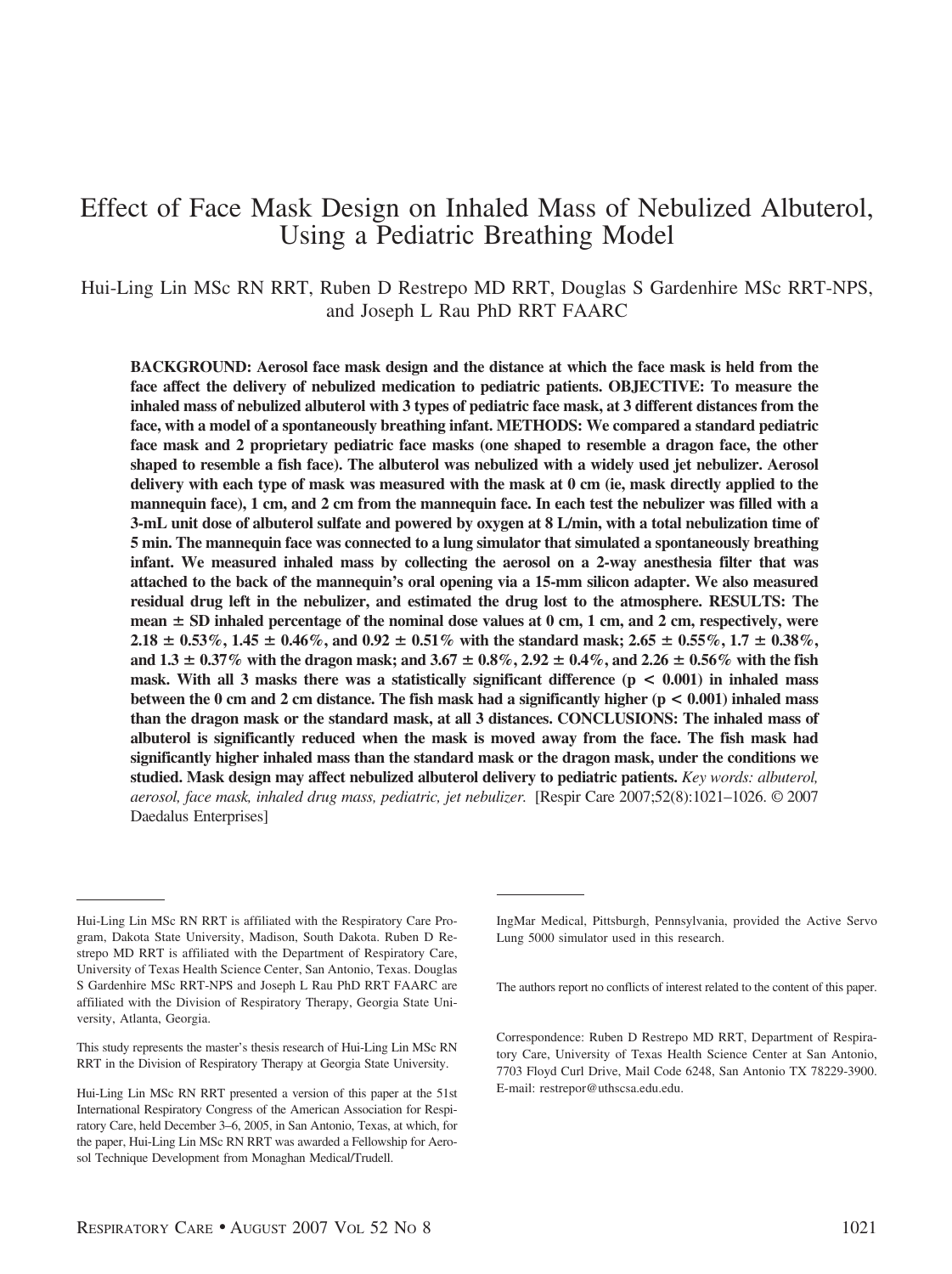# **Introduction**

Gas-powered jet nebulizers are commonly employed to deliver medications to patients' airways via a mouthpiece or a face mask. Although no significant difference in clinical response has been found in adults between a mouthpiece and a fitted mask,<sup>1</sup> administering nebulized medication with a fitted face mask to infants and toddlers can be quite challenging. As infants grow older, they are increasingly aware of their surroundings and frequently become distressed with the application of a mask. When the child is upset, the seal between the face and the mask is easily broken, which causes entrainment of ambient air and decreases the quantity and the concentration of aerosol inhaled.2,3

An alternative technique for aerosol delivery to the pediatric patient is "blow-by," in which the clinician aims the aerosol flow toward the patient's face instead of applying a mask. We previously reported a 43% reduction in the inhaled dose with a 1-cm gap between the mask and the inhalation hole on a mannequin face, and a 67% reduction with 2-cm gap.4 Similar data were previously found by Everard et al.5

SEE THE RELATED EDITORIAL ON PAGE 981

There are several pediatric face masks available for use with jet nebulizers. Research on the efficiency of face masks with a metered-dose inhaler (MDI) with spacer/ holding chamber suggests that the choice of face mask and the integrity of the interface between the mask and the child's face is critical in determining the inhaled dose in children.6 –11 Newly redesigned masks for MDIs allow a better seal with the patient's face. The pediatric face masks used with jet nebulizers have traditionally been smaller versions of the masks used with adults. These pediatric masks have a considerably larger volume of potential dead space and relatively large side holes, compared to adult face masks. Manufacturers have designed pediatric face masks in an effort to improve drug delivery to children. In our preliminary literature search, we found a paucity of reports on inhaled drug mass with jet nebulizers attached to pediatric face masks of various designs.

The purpose of the present study was to determine the inhaled drug mass, nebulizer residual drug loss, and estimated ambient loss during delivery of nebulized albuterol to 3 brands of pediatric face mask, with the mask at 0 cm, 1 cm, and 2 cm from a mannequin face connected to a breathing simulator, with the breathing pattern of a spontaneously breathing infant.



Fig. 1. Configuration of equipment for simulation of pediatric breathing and nebulized albuterol delivered via face mask, with the mask at 0 cm, 1 cm, and 2 cm from the chin of the mannequin face.

## **Methods**

# **Lung Model**

A model of a spontaneously breathing infant was created with a lung simulator (ASL [Active Servo Lung] 5000, IngMar Medical, Pittsburgh, Pennsylvania). The simulator was set at a maximum muscle pressure of 13.5 cm  $H_2O$ , a resistance of 20 cm  $H_2O/L/s$ , and a compliance of 5 mL/cm  $H_2O$ , to generate a tidal volume of 60 mL. The respiratory rate was set at 20 breaths/min, inspiratory time was 0.7 s, inspiratory-expiratory ratio was 1:3, and inspiratory flow was 120 mL/s.

A mannequin face with a 15-mm silicon adapter was attached to the inhalation filter (a 2-way, nonconductive anesthesia filter, model 1T0241, Baxter Healthcare, Deerfield, Illinois), which collected the inhaled aerosol. A similar filter was attached to the lung simulator, for protection from inhaled aerosol, but was not used to calculate drug loss. Figure 1 shows the setup.

# **Study Design**

A nebulizer (Misty-Neb, Baxter Healthcare Corporation, Valencia, California) was attached to a standard face mask (Hudson RCI, Durham, North Carolina), then to a mask designed to resemble a dragon face (DragonMask, KidsMED, Hinsdale, Indiana), and then to a mask designed to resemble a fish face (Bubbles the Fish, PARI Respiratory Equipment, Monterey, California) (Table 1).

Each nebulizer was held in a vertical orientation with a metal holder and a clamp to prevent error from misalignment. All masks were held perpendicular to the inhalation filter inlet.

Each trial was conducted by placing the face mask at 0 cm (ie, the mask was in contact with the mannequin face), 1 cm, or 2 cm from the mannequin face, measured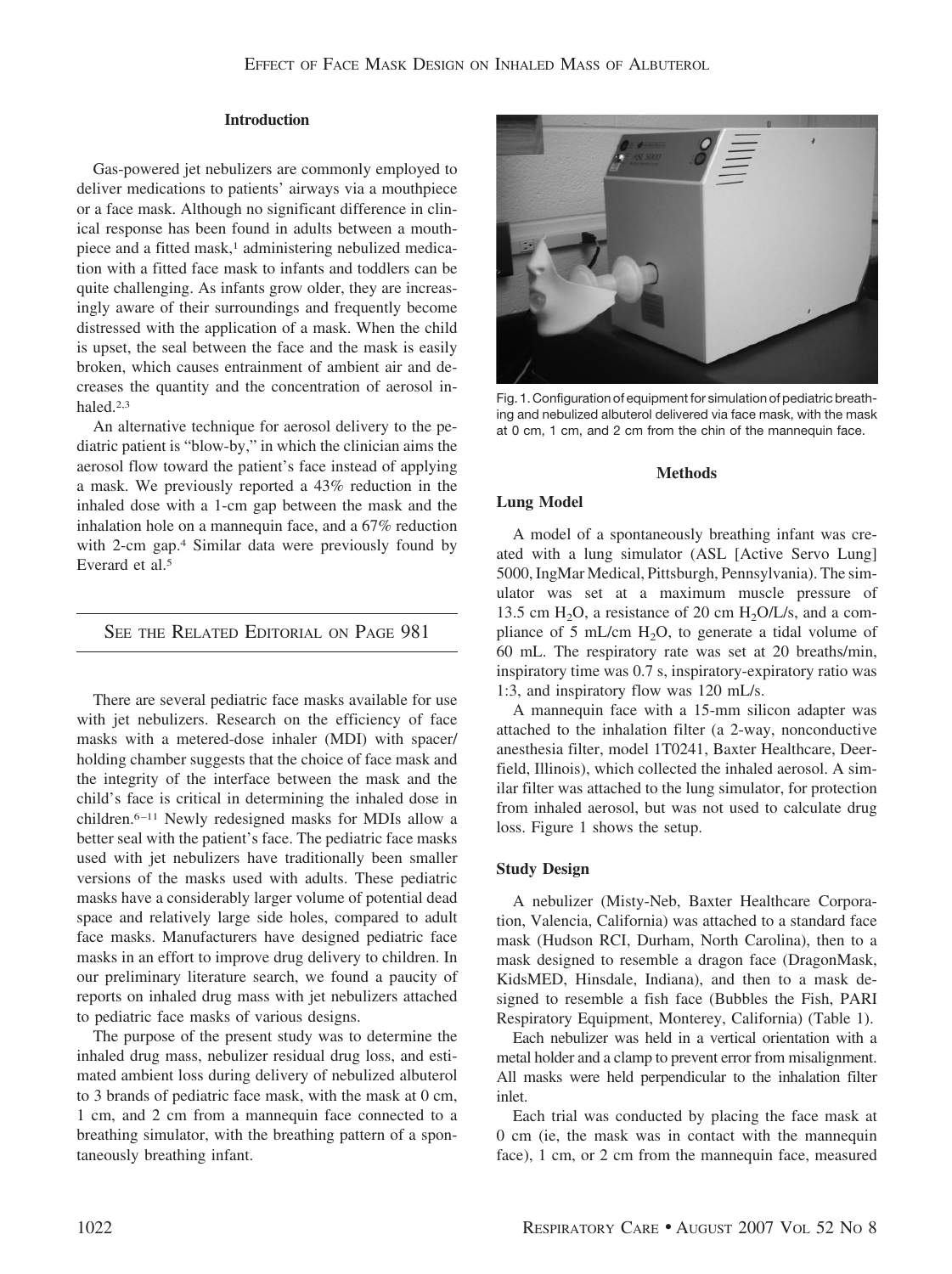| Features of 3 Pediatric Aerosol Masks<br>Table 1. |  |
|---------------------------------------------------|--|
|---------------------------------------------------|--|

|                                                                                                                   | Standard Pediatric<br>Aerosol Face Mask | Dragon Aerosol<br>Face Mask | Fish Aerosol<br>Face Mask* |
|-------------------------------------------------------------------------------------------------------------------|-----------------------------------------|-----------------------------|----------------------------|
| Picture                                                                                                           |                                         |                             |                            |
| Manufacturer                                                                                                      | Hudson                                  | KidsMED                     | Pari Respiratory Equipment |
| Length (cm)                                                                                                       | 9.52                                    | 9.52                        | 10.16                      |
| Width (cm)                                                                                                        | 6.35                                    | 6.98                        | 7.62                       |
| Mask volume (mL)†                                                                                                 | 85                                      | 70                          | 75                         |
| Diameter of side holes (cm):                                                                                      | $\mathfrak{2}$                          | 1                           | $\mathbf{1}$               |
| *Designed specifically for use with PARI nebulizers.<br>†Mask volume was measured by filling the mask with water. |                                         |                             |                            |

‡Holes on both sides.

from the lower edge of the mask to the chin of the mannequin face. Aerosol delivery with each type of mask was measured at the 3 distances.

To minimize variations among masks and among distances caused by nebulizers, we used 5 different Misty-Neb nebulizers. Each nebulizer was used with all 3 mask types and at all 3 distances, so each nebulizer was run a total of 9 times, in random order; thus, there were 45 separate trials.

All the nebulizers were powered by 50 psi oxygen at 8 L/min. Gas flow to the nebulizer was started immediately after the first simulator breath. Then, 100 simulated breaths were run, in 5 min; then the gas flow was terminated in synchrony with the simulator. In each trial the nebulizer was filled with a 3.0-mL unit dose of albuterol sulfate, which contains 2.5 mg of albuterol base.

## **Measurements**

The inhaled drug mass was measured by extracting the aerosol from the inhalation filter. In bench models, the inhalation filter is placed in the final path of aerosol that would be inhaled by a patient.<sup>12</sup> Each nebulizer was weighed before and after filling with albuterol, and following nebulization, to determine the amount of solution remaining in the device (dead volume). The dead volume was collected by washing the nebulizer system components with 0.1 normal hydrochloric acid solution (JT Baker, Phillipsburg, New Jersey). The dead volume was then analyzed via spectrophotometry (Beckman Instruments, Fullerton, California), using a known amount of solvent added to the dead volume. To avoid contamination with residual albu-

terol, after each trial the mask and the mannequin face were wiped with an alcohol pad, and the 15-mm silicon adapter was washed and dried.

Because of the open nature of the model (ie, because of the open space between the mask and the mannequin face), some aerosol was lost to the ambient air, so that aerosol could not be collected and measured. Instead, it was calculated by subtracting the inhaled drug mass and the dead volume drug mass from the starting (nominal) dose of albuterol sulfate.

A simple linear regression and prediction equation were developed from a known albuterol sulfate solution (Sigma, St Louis, Missouri). All drug amounts were analyzed via spectrophotometry (Beckman Instruments, Fullerton, California), at a wavelength of 276 nm. The solvent was 0.1 normal hydrochloric acid solution. The inhalation filter was washed for 1 min, with gentle agitation. The spectrophotometer was calibrated prior to trials, with a holmium oxide filter (Beckman Instruments, Fullerton, California) to determine the wavelength accuracy, and set to zero by running the solvent alone before each analysis. The concentration of the sample solution and the amount of albuterol were calculated from a known concentration/absorbency relationship.

# **Statistical Analysis**

Means and standard deviations were calculated (SPSS 11.5, SPSS, Chicago, Illinois) for each component of the total drug mass, nebulizer loss, and estimated ambient loss. A 2-way factorial analysis of variance (ANOVA) was performed for the masks and distances, with an alpha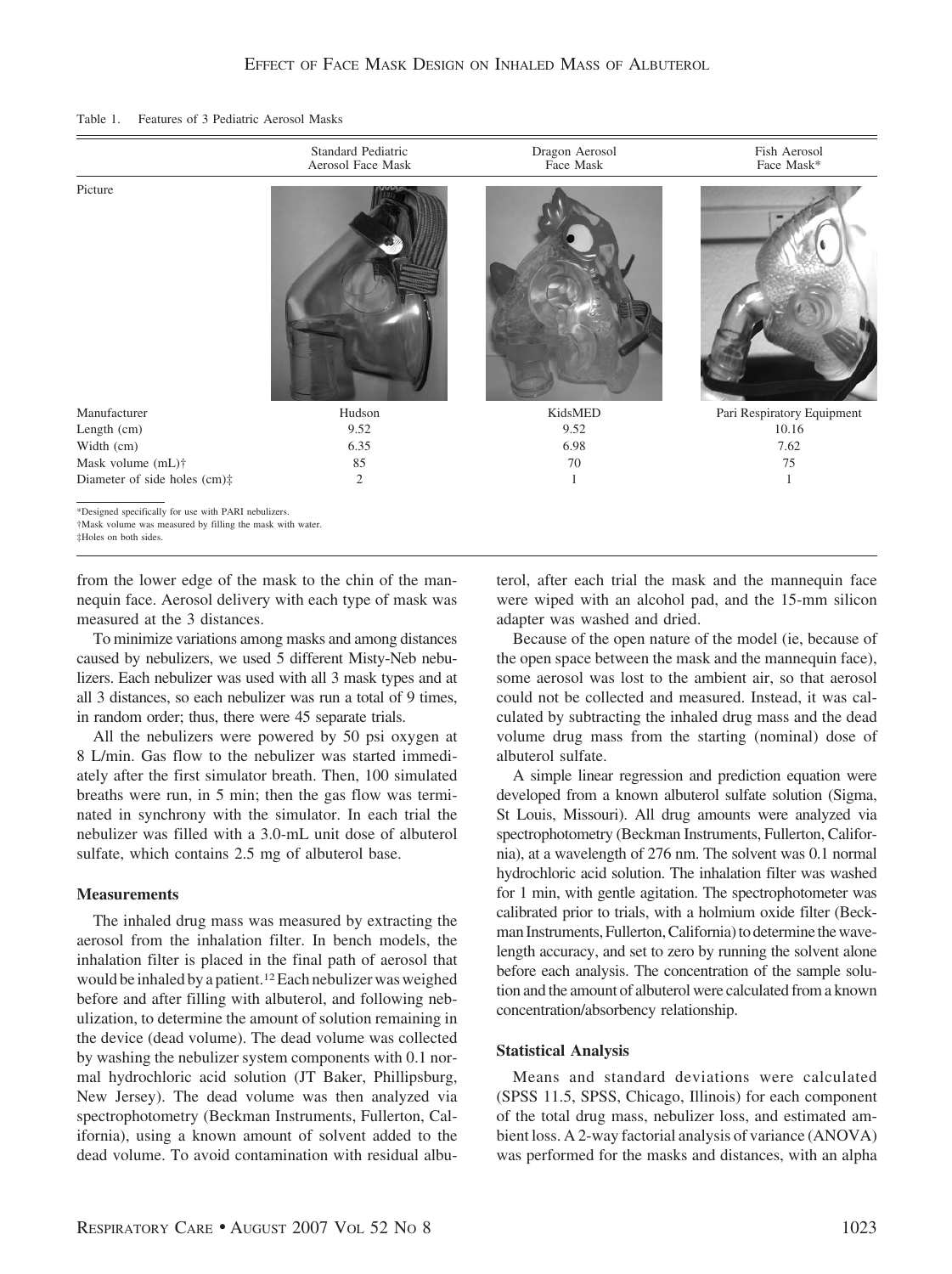

Fig. 2. Mean inhaled percentage of nominal dose with 3 types of face mask and 3 distances from the mannequin face. The differences between the fish mask and both the standard mask and the dragon mask were significant at all distances. Inhaled percentage of nominal dose was significantly greater with all masks at 0 cm than at 2 cm. \* p < 0.001 for all comparisons of 0 cm versus 2 cm. † p < 0.001 for fish mask versus standard mask and dragon mask at all distances.

level of 0.05.13 Follow-up comparisons of each device at each distance were performed using 1-way ANOVA with Bonferroni adjustment.

We calculated the effect size, which is an index of the magnitude of a treatment effect. Unlike tests for significance, measures of effect size in ANOVA determine the degree of association between variables and the effect of the dependent variable. We used the partial eta squared  $(\eta^2)$  value to estimate the degree of association between the samples.

#### **Results**

Table 2 lists the mean  $\pm$  SD values for the percent of the nominal dose collected on the inhalation filter, left in the nebulizer, and lost to the ambient air, for each type of mask, at 0 cm, 1 cm, and 2 cm.

A 1-way factorial ANOVA with Bonferroni adjustment for masks and distances indicated a statistically greater inhaled drug mass with the fish mask than with the standard mask or the dragon mask, overall  $(p < 0.001)$ , and significant decrease in inhaled drug mass as distance increased ( $p < 0.001$ ).

Figure 2 shows the percentage of the nominal dose values collected on the inhalation filter. Bonferroni comparisons of the 3 masks showed significant differences  $(p < 0.001)$  in inhaled drug mass between the standard mask and the fish mask, and between the fish mask and the dragon mask. However, there was no significant differ-

Table 2. Drug Mass on the Inhalation Filter, Left in the Nebulizer, and Estimated Ambient Loss

|                                                                                                                                | Distance (cm)  | Mean $\pm$ SD Percent of Nominal Dose |                  |                  |
|--------------------------------------------------------------------------------------------------------------------------------|----------------|---------------------------------------|------------------|------------------|
|                                                                                                                                |                | <b>Standard Mask</b>                  | Dragon Mask      | Fish Mask*       |
| Inhalation filter                                                                                                              | $0+$           | $2.18 \pm 0.53$                       | $2.65 \pm 0.55$  | $3.67 \pm 0.80$  |
|                                                                                                                                | $1\dagger$     | $1.45 \pm 0.46$                       | $1.70 \pm 0.38$  | $2.92 \pm 0.40$  |
|                                                                                                                                | 2 <sup>†</sup> | $0.92 \pm 0.51$                       | $1.30 \pm 0.37$  | $2.26 \pm 0.56$  |
| Nebulizer residual drug                                                                                                        | $\Omega$       | $66.22 \pm 4.59$                      | $66.97 \pm 1.76$ | $65.51 \pm 2.74$ |
|                                                                                                                                |                | $70.30 \pm 3.80$                      | $66.00 \pm 7.29$ | $68.90 \pm 6.73$ |
|                                                                                                                                |                | $66.38 \pm 4.86$                      | $67.22 \pm 6.16$ | $67.72 \pm 5.14$ |
| Estimated ambient loss                                                                                                         | $\Omega$       | $31.60 \pm 4.05$                      | $30.38 \pm 4.08$ | $30.82 \pm 2.50$ |
|                                                                                                                                |                | $28.25 \pm 3.82$                      | $32.30 \pm 7.13$ | $28.18 \pm 6.74$ |
|                                                                                                                                | 2              | $32.70 \pm 4.55$                      | $31.48 \pm 2.31$ | $30.02 \pm 5.50$ |
| *Significant difference overall ( $p < 0.001$ ).<br>$\dagger$ Significant difference overall across distances ( $p < 0.001$ ). |                |                                       |                  |                  |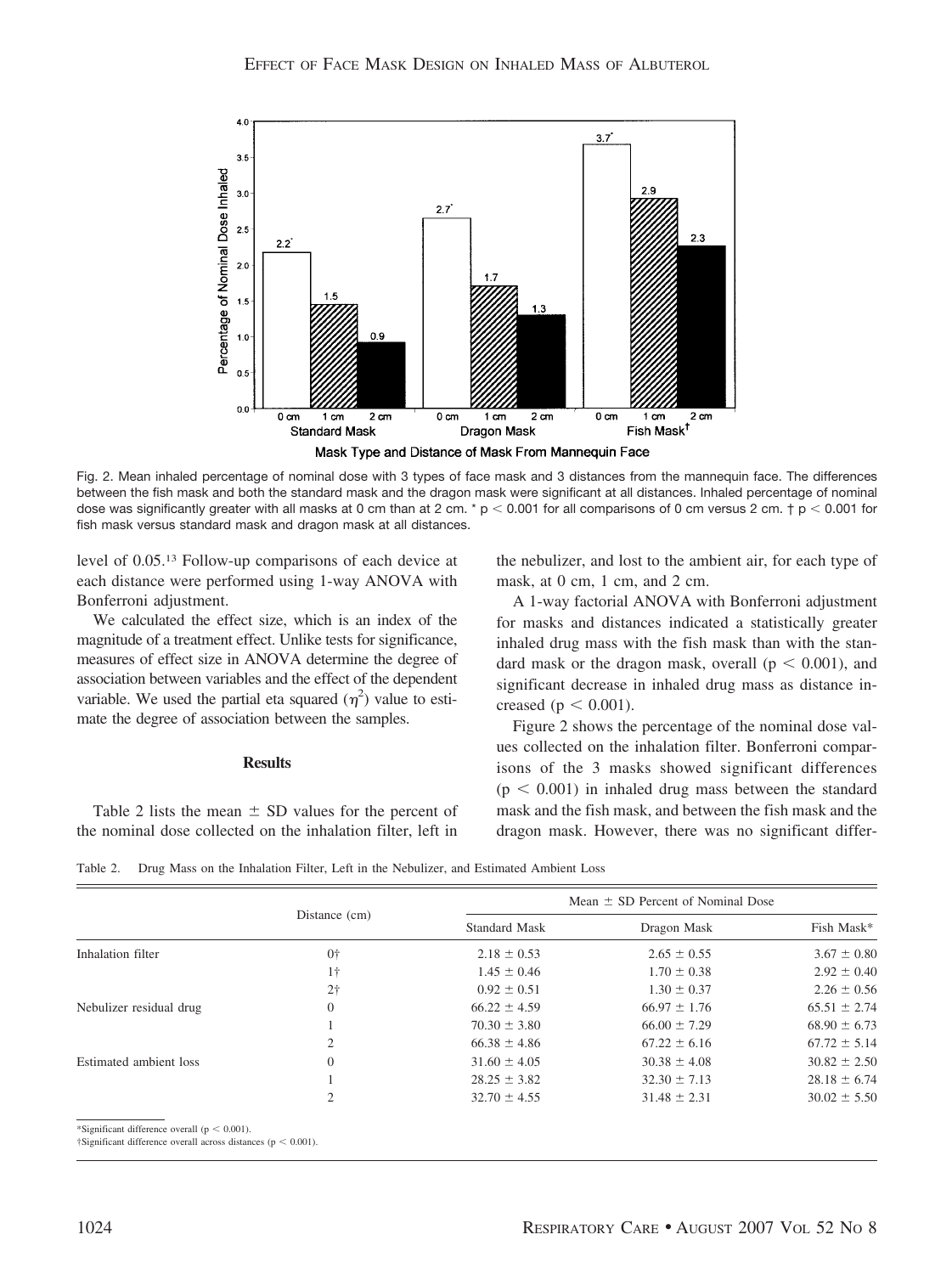ence between the standard mask and the dragon mask. The partial  $\eta^2$  was 0.617 compared among the 3 distances, and 0.591 compared among the 3 masks, which indicates that the probability of nonoverlap among the 3 groups is approximately 33–38%, according to Cohen's standard.14

#### **Discussion**

The results of this in vitro study indicate that the inhaled drug mass with the fish mask was significantly higher than with the standard mask or dragon mask. Furthermore, our results are consistent with previous studies that reported a significant drop in the inhaled drug mass when the mask was moved away from the face.<sup>4-11,15,16</sup>

The standard pediatric aerosol mask is a smaller version of the adult mask and has a considerably larger dead space than the fish mask or dragon mask. The 2-cm side holes in the standard mask allow more aerosol particles to escape during nebulization. The side-holes on the dragon mask are 1 cm in diameter, so, theoretically, less aerosol should be lost than with the standard mask, but our results do not support that theory. The lower inhaled drug mass with the standard mask and dragon mask may be due to aerosol inertia (the tendency of an object to travel in a straight line once it is moving). In the standard mask and the dragon mask, the aerosol enters the mask traveling upwards, towards the top of the mask, and inertia may cause the aerosol particles to impact the inner surface of the mask, whereas with the fish mask the aerosol travels directly toward the nasal/oral area (Fig. 3). In a previous study that compared inhaled drug mass delivered via T-piece versus via standard pediatric mask, we found a higher inhaled drug mass with the T-piece.4 The T-piece is constructed with a 90° angle, with a nebulizer that directs the aerosol stream toward the patient's face. Because of this physical design, we hypothesized that the inhaled drug mass with the T-piece, with or without distancing the mask from the mannequin face, was greater than with all of the masks we used in the present study.

Sangwan and collaborators<sup>15</sup> nebulized radiolabeled normal saline to an infant breathing model. They used 7 commercially available face masks interfaced with 3 compatible fitting nebulizers, to compare the facial deposition of aerosol. The fish mask in combination with the Pari LC Plus nebulizer had the highest inhaled drug mass, at 6.0% of the nominal dose. It also had one of the lowest eye and facial aerosol depositions. The combination of the Hudson mask and the Misty-Neb nebulizer resulted in 66% less inhaled drug than the combination of the fish mask and the Pari LC Plus nebulizer.15 In a similar study, Smaldone and colleagues nebulized 0.25 mg of budesonide to a pediatric breathing model. They found that the combination of the fish mask and the Pari LC Plus yielded about 65% higher inhaled drug mass than the combination of the standard mask and the Hudson Updraft II jet nebulizer.16



Fig. 3. Aerosol trajectory with the fish mask. With the fish mask the aerosol is aimed more directly at the nasal/oral area than with the standard mask or the dragon mask.

The standard mask and dragon mask direct the aerosol to the upper portion of the mask, whereas the fish mask directs the aerosol towards the nasal/oral area (see Fig. 3). We hypothesize that the difference in angle of aerosol entry into the mask influences inhaled mass, because aiming the aerosol more directly at the nasal/oral area reduces aerosol impact on the mask. A recent 3-dimensional numerical study by Shakked et al<sup>17</sup> on the administration of aerosolized drugs to infants via a hood supports our theory of the importance of directing the aerosol toward the nasal/ oral area. Shakked et al found that the number of aerosol particles that penetrated the nostrils of their infant model significantly decreased the further away the aerosol funnel was from the nostrils.<sup>17</sup>

It is also possible that a better face seal is created with the fish mask, by the extended cover on the face. Also, the fish mask's smaller side holes may keep more aerosol particles in the mask during the treatment time and reduce loss to the ambient air.

Though several studies have reported data on inhaled drug mass when the face mask is moved away from the face model,<sup>4-11,15,16</sup> we found only 3 studies that evaluated the impact of leak between the pediatric mask and the face on inhaled drug mass when the aerosol is generated via jet nebulizer.4,5,16 Our previous study reported data that compared the inhaled drug mass with a standard mask versus with a T-piece at 0 cm, 1 cm, and 2 cm from the inhalation filter.4 However, in that study, albuterol nebulization was run to the onset of sputtering, with no tapping of the nebulizer. The mean inhaled percentage of the nominal dose with the standard aerosol mask at 0 cm (2.88%), 1 cm (1.61%), and 2 cm  $(1.3\%)$  in that study<sup>4</sup> compares well to the present results with the standard mask: 2.18%, 1.45%, and 0.92%, respectively. The present study values also compare well to those